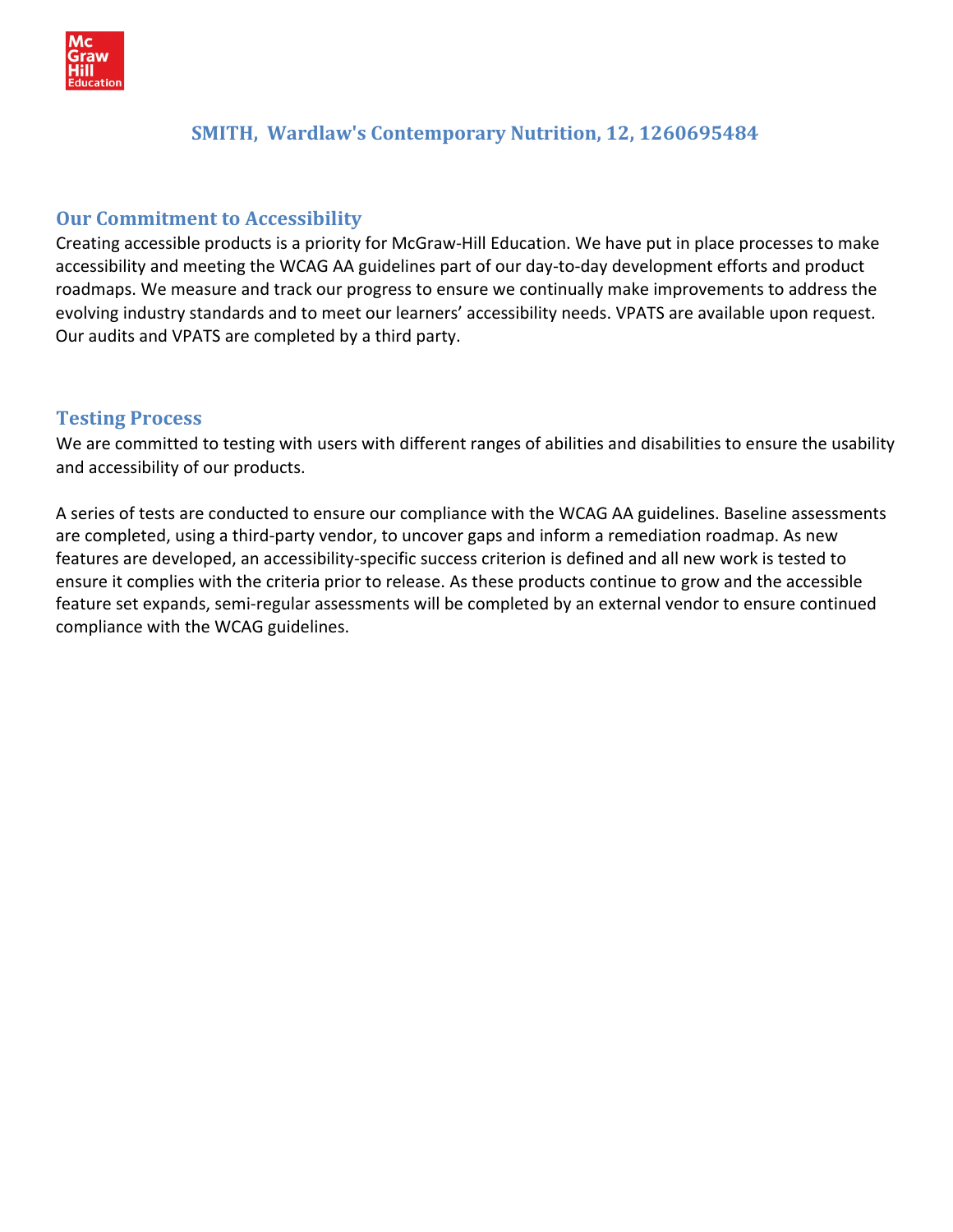

# **Connect Platform**

*This report reflects the accessibility level of the content available within our Connect platform as it relates to specific title.*

# **Content**

Alternative Text Files: We provide electronic files for use by students with disabilities. In order to send a file, we require a written request from the disability services center of your school. Requests can be submitted via Access Text Network at [www.accesstext.org](http://www.accesstext.org/) or submitted directly to McGraw-Hill Education. To submit to McGraw-Hill, please email us at mhe-permissions@mheducation.com or fax the request to 646-766-2019.

Many of our titles have alt descriptions of images available in a separate document provided to the DSS office. To request this file, please contact us at [accessibility@mheducation.com.](mailto:accessibility@mheducation.com)

McGraw‐Hill Education is actively working on developing more accessible assessment experiences. While some of our interactive assessment questions are not yet accessible to users of assistive technology, we continue to make improvements with each platform release.

| <b>Content Feature</b>                                                                                                | <b>Definitions</b>                                                                                                                  | <b>Status &amp; Alternatives</b>                                                                                                                                                                                                                                                                                                                                                                                                                                                                                                                                                                                                                                                                                                                                                                                                                                                                                                                                                                                                                                                                                                                                                    |
|-----------------------------------------------------------------------------------------------------------------------|-------------------------------------------------------------------------------------------------------------------------------------|-------------------------------------------------------------------------------------------------------------------------------------------------------------------------------------------------------------------------------------------------------------------------------------------------------------------------------------------------------------------------------------------------------------------------------------------------------------------------------------------------------------------------------------------------------------------------------------------------------------------------------------------------------------------------------------------------------------------------------------------------------------------------------------------------------------------------------------------------------------------------------------------------------------------------------------------------------------------------------------------------------------------------------------------------------------------------------------------------------------------------------------------------------------------------------------|
| eBook is operable without a<br>mouse (keyboard navigable)<br>and can be accessed using<br>alternative output devices. | Can the user navigate<br>through the eBook and<br>any link embedded<br>using keyboard<br>navigation and/or<br>assistive technology? | SmartBook 2.0 provides a student experience that includes color<br>contrast, descriptions for images, keyboard navigation, and<br>screen reader support. Work is ongoing to improve the user<br>experience for all users. A VPAT for the WCAG 2.0 AA standards<br>is available upon request as well as an updated Accessibility<br>Conformance Report reflecting recent updates. SmartBook 2.0<br>will have a forthcoming independent audit to the WCAG 2.1 AA<br>standards.<br>The McGraw Hill eBook was built with accessibility in mind. An<br>independent audit resulted in zero "does not supports" for<br>WCAG criteria for the desktop version as well as the app<br>versions (iOS & Android). All versions now support multimedia<br>content interactions such as closed captioning for embedded<br>videos and appropriate descriptions for audio, video & captions.<br>Recent upgrades ensure that users can maintain logical &<br>consistent focus order in menu interactions; that the highlight<br>tool is color-compliant; and that users will not encounter any<br>keyboard traps. Additional remediation will continue in 2021. A<br>VPAT is available upon request. |
| eBook images have alternative<br>descriptions/alternative text                                                        | Are the alt descriptions<br>embedded in the<br>eBook? Can a screen                                                                  | Alt descriptions are embedded within the eBook. Students<br>using some forms of assistive technology may find it difficult to<br>navigate to some of the content, due to the constraints of the                                                                                                                                                                                                                                                                                                                                                                                                                                                                                                                                                                                                                                                                                                                                                                                                                                                                                                                                                                                     |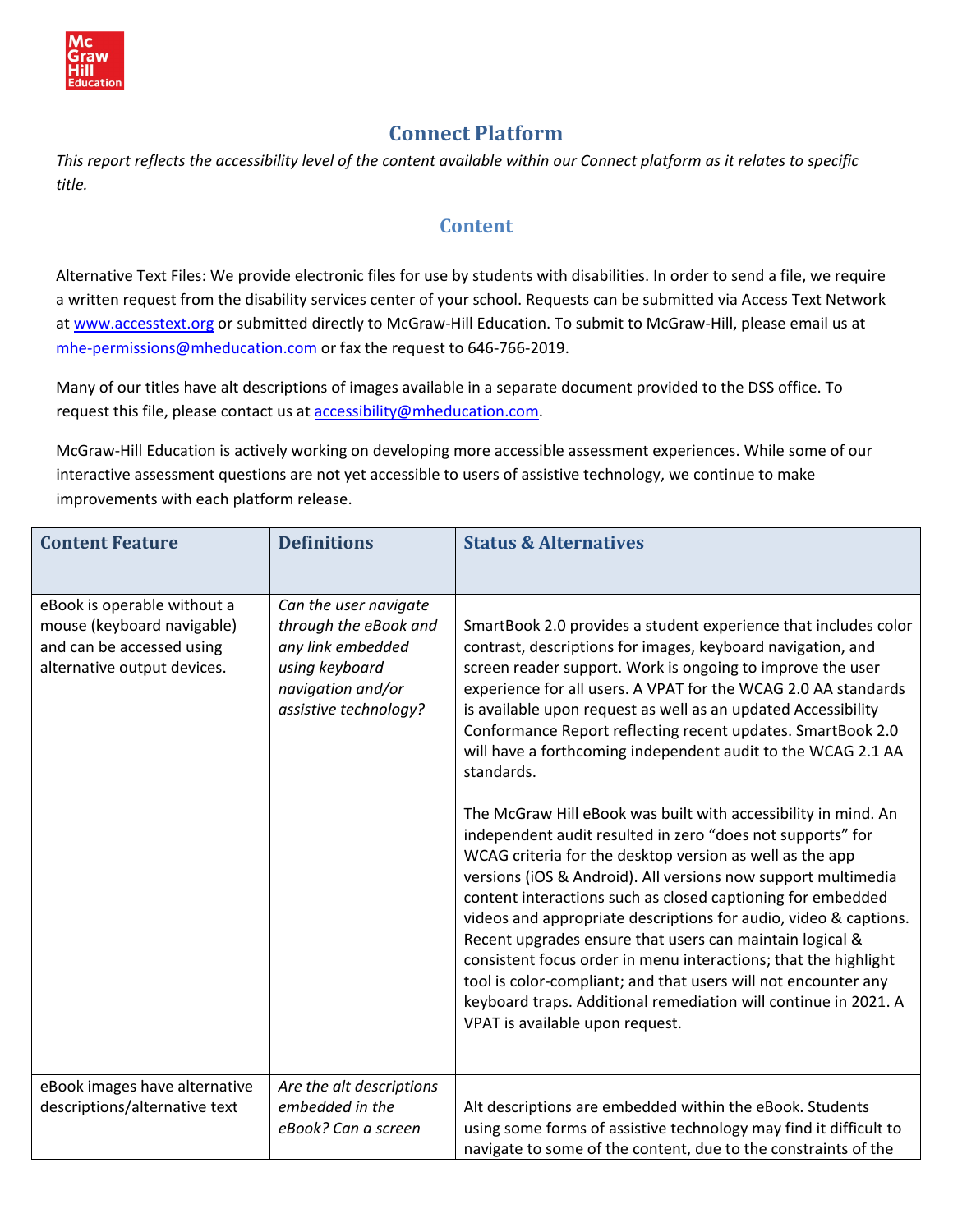

|                                                                                    | reader access the<br>images?                                                                                                                                | technologies available. A file containing the alt descriptions can<br>be supplied upon request. To request, please contact us at<br>accessibility@mheducation.com                                                                                                                                                                                                                                                                                                                                                                                                                                                                                                                                                                                                                                                      |
|------------------------------------------------------------------------------------|-------------------------------------------------------------------------------------------------------------------------------------------------------------|------------------------------------------------------------------------------------------------------------------------------------------------------------------------------------------------------------------------------------------------------------------------------------------------------------------------------------------------------------------------------------------------------------------------------------------------------------------------------------------------------------------------------------------------------------------------------------------------------------------------------------------------------------------------------------------------------------------------------------------------------------------------------------------------------------------------|
| Videos are closed captioned<br>and/or transcripts are available                    | Are videos and the<br>transcripts able to be<br>delivered outside of<br>Connect and provided<br>to DSS offices?                                             | Videos contain closed captioning, but transcripts are not<br>currently available. Efforts will be made to offer both in future<br>editions.                                                                                                                                                                                                                                                                                                                                                                                                                                                                                                                                                                                                                                                                            |
| Assessments can be accessed<br>using alternative output<br>devices (screen reader) | Are assessments<br>keyboard navigable? Do<br>images have alt<br>descriptions? Can they<br>be accessed within the<br>platform using assistive<br>technology? | Many of McGraw-Hill's most popular assessment questions are<br>now more accessible to students. Color contrast, keyboard<br>navigation and screen reader support are now available with<br>multiple choice, true/false, check all that apply, fill in the blank,<br>short answer and ranking questions without images.<br>Color contrast and keyboard navigation are supported by this<br>tool which is used to build our end of chapter content.<br>Beginning with the 2022 copyright year, a select number of<br>titles using IRT have been updated to support screen reader<br>compatibility. For all titles published after the 2020 copyright<br>year, accessibility tagging is provided in the question banks to<br>help easily identify the level of accessibility support for each<br>assignable content item. |
| <b>Virtual Labs</b>                                                                | Is keyboard navigation<br>available? Do images<br>have alt descriptions? Is<br>product screen reader<br>compatible?                                         | Our virtual labs have been created with accessibility in mind.<br>Effective use of color, keyboard navigation and some screen<br>reader capabilities are present. A VPAT is available upon<br>request.                                                                                                                                                                                                                                                                                                                                                                                                                                                                                                                                                                                                                 |
| PowerPoints can be accessed<br>using alternative output<br>devices (screen reader) | Images contain alt<br>descriptions and there is<br>a logical reading order.                                                                                 | PPT's have been prepared to be compliant with WCAG Level AA<br>guidelines.                                                                                                                                                                                                                                                                                                                                                                                                                                                                                                                                                                                                                                                                                                                                             |
| <b>Additional Resources</b>                                                        |                                                                                                                                                             | 1. Writing assignment is an assignment type within Connect to<br>support writing across all disciplines with flexible options for<br>student guidance and efficient scoring. WCAG compliance work<br>continues with an audit to be completed late spring 2021.                                                                                                                                                                                                                                                                                                                                                                                                                                                                                                                                                         |
|                                                                                    |                                                                                                                                                             | 2. At this time, NutriCalc has limited accessibility to students<br>using assistive technology.                                                                                                                                                                                                                                                                                                                                                                                                                                                                                                                                                                                                                                                                                                                        |